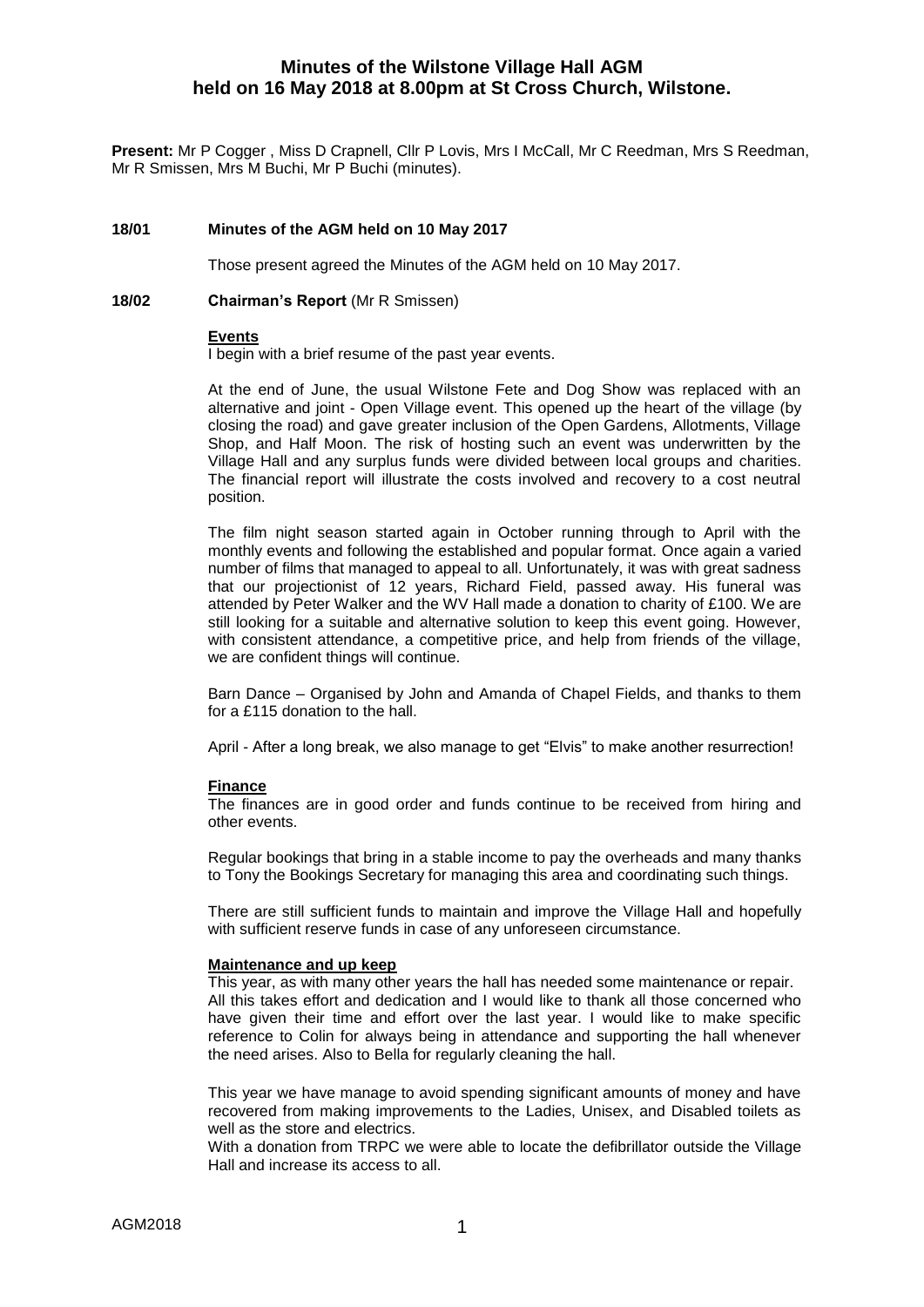# **Minutes of the Wilstone Village Hall AGM held on 16 May 2018 at 8.00pm at St Cross Church, Wilstone.**

We haven't always held a Committee meeting every month (due to other commitments) but we have managed (just) to keep things going. But we can say steady progress has been made when comparing the beginning with the end of the year.

It remains for me to thank each and every person of the Committee. Special thanks must extend to Neil for being Treasurer and Jude for being Secretary. Colin for doing his magic at the hall, and Tony for managing the bookings. Jill and Diana for bringing events and activities together (such as the Open Village and Film Night). I also have to say a big thankyou to Peter Walker who is extremely active and supportive of the Committee but is not a member.

*The report was accepted and the Chairman thanked by the meeting for all his hard work.*

### **18/03 Treasurer's Report**

The unaudited accounts prepared by the Treasurer, Neil Williams, were circulated to all present. In summary:

It was a satisfactory year financially, especially considering that there was no revenue from a village fete. The 'Open Village' event in June 2017 was neutral to the accounts.

For this year's day-to-day operations:

- hiring income increased to £13,186;

- energy costs had increased significantly;

- only £1,200 was spent on new equipment and refurbishment compared to £25,809 for the major works in 2017;

- there was a surplus of £4,763 over the year;

- total assets at 31 March 2018 were £28,686.

The unaudited accounts were *accepted* by the meeting.

### **18/04 Election of Committee Members**

The following committee members were elected following resolutions.

Representative members (3 places): Colin Reedman (Church) Sheila Reedman (Church) Cllr. Paul Lovis (Tring Rural Parish Council)

Elected members (5 places): Tony Short Richard Smissen Neil Williams Diana Crapnell 1 vacancy

Co-opted members (2 places): None.

*Continued on next page.*